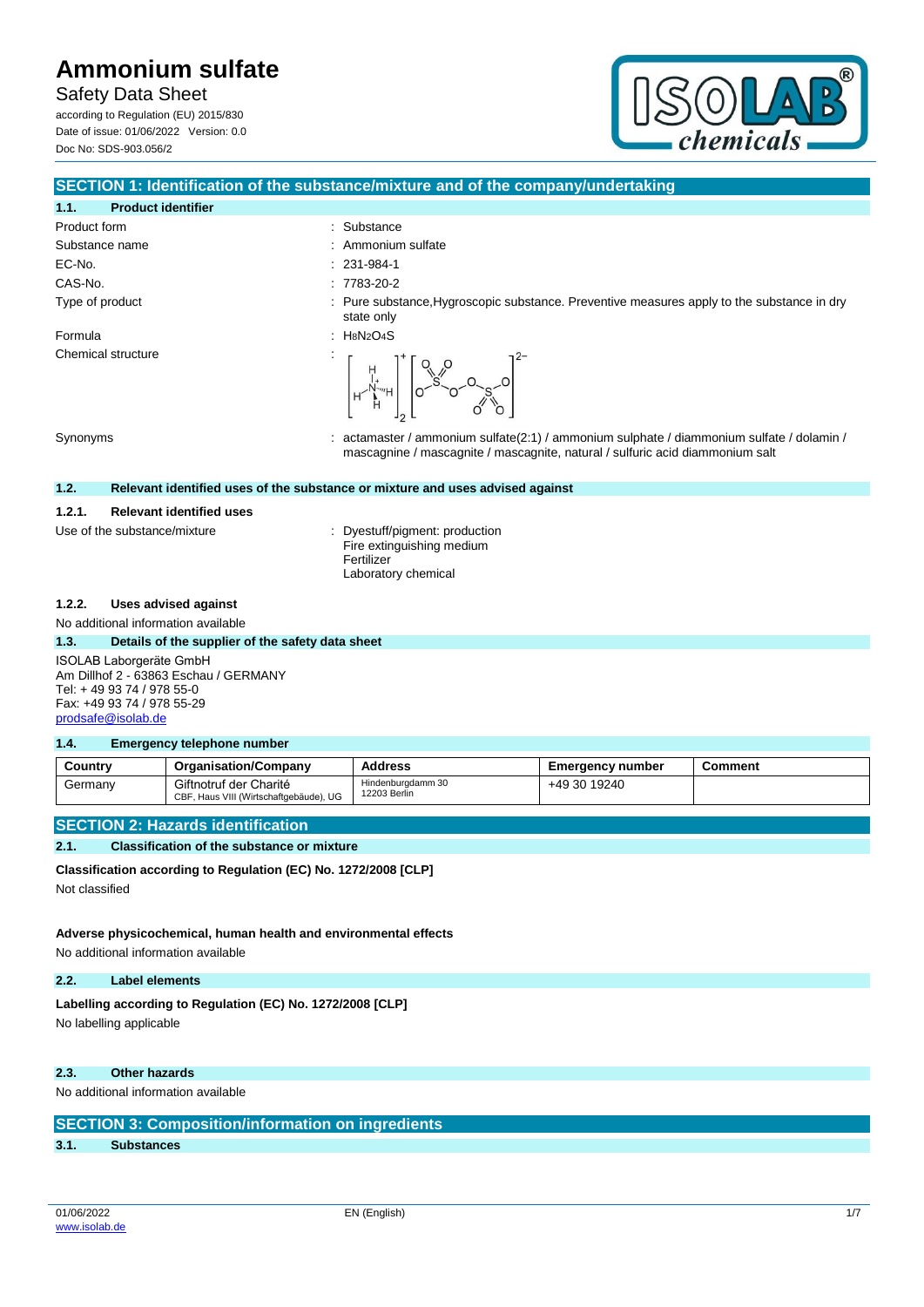# Safety Data Sheet

according to Regulation (EU) 2015/830 Date of issue: 01/06/2022 Version: 0.0 Doc No: SDS-903.056/2



| <b>Name</b>      | <b>Product identifier</b>                          | %   |
|------------------|----------------------------------------------------|-----|
| Ammonium sulfate | 7783-20-2<br>$(CAS-N0)$<br>231-984-1<br>$(EC-No.)$ | 100 |

### Full text of H-statements: see section 16

#### **3.2. Mixtures**

#### Not applicable

|             | <b>SECTION 4: First aid measures</b>                                |                                                                                                                                                                                                                                                                                                                                                                                                                                                                                                                                                                                                            |
|-------------|---------------------------------------------------------------------|------------------------------------------------------------------------------------------------------------------------------------------------------------------------------------------------------------------------------------------------------------------------------------------------------------------------------------------------------------------------------------------------------------------------------------------------------------------------------------------------------------------------------------------------------------------------------------------------------------|
| 4.1.        | <b>Description of first aid measures</b>                            |                                                                                                                                                                                                                                                                                                                                                                                                                                                                                                                                                                                                            |
|             | First-aid measures general                                          | Check the vital functions. Unconscious: maintain adequate airway and respiration. Respiratory<br>arrest: artificial respiration or oxygen. Cardiac arrest: perform resuscitation. Victim conscious<br>with laboured breathing: half-seated. Victim in shock: on his back with legs slightly raised.<br>Vomiting: prevent asphyxia/aspiration pneumonia. Prevent cooling by covering the victim (no<br>warming up). Keep watching the victim. Give psychological aid. Keep the victim calm, avoid<br>physical strain. Depending on the victim's condition: doctor/hospital. Never give alcohol to<br>drink. |
|             | First-aid measures after inhalation                                 | Remove the victim into fresh air. Respiratory problems: consult a doctor/medical service.                                                                                                                                                                                                                                                                                                                                                                                                                                                                                                                  |
|             | First-aid measures after skin contact                               | Rinse with water. Soap may be used. Take victim to a doctor if irritation persists.                                                                                                                                                                                                                                                                                                                                                                                                                                                                                                                        |
|             | First-aid measures after eye contact                                | Rinse with water. Do not apply neutralizing agents. Take victim to an ophthalmologist if irritation<br>persists.                                                                                                                                                                                                                                                                                                                                                                                                                                                                                           |
|             | First-aid measures after ingestion                                  | Rinse mouth with water. Immediately after ingestion: give lots of water to drink. Call Poison<br>Information Centre (www.big.be/antigif.htm). Consult a doctor/medical service if you feel unwell.<br>Ingestion of large quantities: immediately to hospital.                                                                                                                                                                                                                                                                                                                                              |
| 4.2.        | Most important symptoms and effects, both acute and delayed         |                                                                                                                                                                                                                                                                                                                                                                                                                                                                                                                                                                                                            |
|             | Symptoms/effects after inhalation                                   | : AFTER INHALATION OF DUST: Dry/sore throat. Coughing. ON CONTINUOUS<br>EXPOSURE/CONTACT: Irritation of the respiratory tract.                                                                                                                                                                                                                                                                                                                                                                                                                                                                             |
|             | Symptoms/effects after skin contact                                 | Red skin. Slight irritation.                                                                                                                                                                                                                                                                                                                                                                                                                                                                                                                                                                               |
|             | Symptoms/effects after eye contact                                  | Slight irritation.                                                                                                                                                                                                                                                                                                                                                                                                                                                                                                                                                                                         |
|             | Symptoms/effects after ingestion                                    | : Vomiting. Nausea. Diarrhoea.                                                                                                                                                                                                                                                                                                                                                                                                                                                                                                                                                                             |
| 4.3.        |                                                                     | Indication of any immediate medical attention and special treatment needed                                                                                                                                                                                                                                                                                                                                                                                                                                                                                                                                 |
|             | No additional information available                                 |                                                                                                                                                                                                                                                                                                                                                                                                                                                                                                                                                                                                            |
|             | <b>SECTION 5: Fire-fighting measures</b>                            |                                                                                                                                                                                                                                                                                                                                                                                                                                                                                                                                                                                                            |
| 5.1.        | <b>Extinguishing media</b>                                          |                                                                                                                                                                                                                                                                                                                                                                                                                                                                                                                                                                                                            |
|             | Suitable extinguishing media                                        | : Adapt extinguishing media to the environment.                                                                                                                                                                                                                                                                                                                                                                                                                                                                                                                                                            |
|             | Unsuitable extinguishing media                                      | : No unsuitable extinguishing media known.                                                                                                                                                                                                                                                                                                                                                                                                                                                                                                                                                                 |
| 5.2.        | Special hazards arising from the substance or mixture               |                                                                                                                                                                                                                                                                                                                                                                                                                                                                                                                                                                                                            |
| Fire hazard |                                                                     | DIRECT FIRE HAZARD. Non combustible. INDIRECT FIRE HAZARD. Reactions involving a<br>fire hazard: see "Reactivity Hazard".                                                                                                                                                                                                                                                                                                                                                                                                                                                                                  |
|             | <b>Explosion hazard</b>                                             | INDIRECT EXPLOSION HAZARD. Reactions with explosion hazards: see "Reactivity Hazard".                                                                                                                                                                                                                                                                                                                                                                                                                                                                                                                      |
| 5.3.        | <b>Advice for firefighters</b>                                      |                                                                                                                                                                                                                                                                                                                                                                                                                                                                                                                                                                                                            |
|             | Precautionary measures fire                                         | : Exposure to fire/heat: keep upwind. Exposure to fire/heat: consider evacuation. Exposure to<br>fire/heat: have neighbourhood close doors and windows.                                                                                                                                                                                                                                                                                                                                                                                                                                                    |
|             | Firefighting instructions                                           | Cool tanks/drums with water spray/remove them into safety. Dilute toxic gases with water<br>spray.                                                                                                                                                                                                                                                                                                                                                                                                                                                                                                         |
|             | Protection during firefighting                                      | : Heat/fire exposure: compressed air/oxygen apparatus.                                                                                                                                                                                                                                                                                                                                                                                                                                                                                                                                                     |
|             | <b>SECTION 6: Accidental release measures</b>                       |                                                                                                                                                                                                                                                                                                                                                                                                                                                                                                                                                                                                            |
| 6.1.        | Personal precautions, protective equipment and emergency procedures |                                                                                                                                                                                                                                                                                                                                                                                                                                                                                                                                                                                                            |
|             |                                                                     |                                                                                                                                                                                                                                                                                                                                                                                                                                                                                                                                                                                                            |

#### **6.1.1. For non-emergency personnel**

| Protective equipment             | : Gloves. Protective clothing. Dust cloud production: compressed air/oxygen apparatus.<br>Reactivity hazard: compressed air/oxygen apparatus. Reactivity hazard: gas-tight suit. See<br>"Material-Handling" to select protective clothing. |     |
|----------------------------------|--------------------------------------------------------------------------------------------------------------------------------------------------------------------------------------------------------------------------------------------|-----|
| Emergency procedures             | : Mark the danger area. Prevent dust cloud formation, e.g. by wetting. No naked flames. Wash<br>contaminated clothes. In case of hazardous reactions: keep upwind. In case of reactivity<br>hazard: consider evacuation.                   |     |
| Measures in case of dust release | : In case of dust production: keep upwind. Dust production: have neighbourhood close doors and<br>windows.                                                                                                                                 |     |
| 01/06/2022                       | EN (English)                                                                                                                                                                                                                               | 2/7 |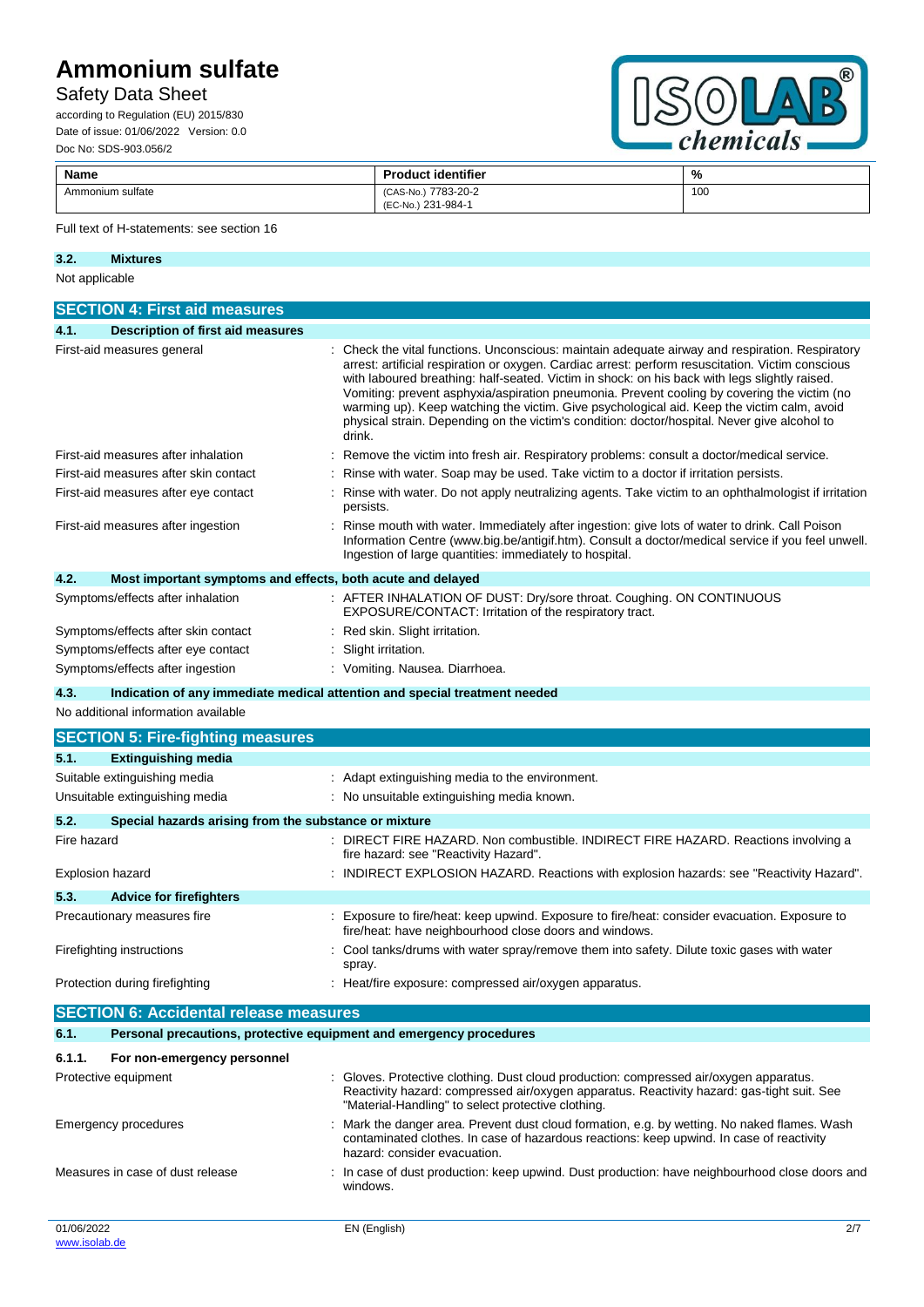### Safety Data Sheet

according to Regulation (EU) 2015/830 Date of issue: 01/06/2022 Version: 0.0 Doc No: SDS-903.056/2



| 6.1.2.          | For emergency responders                                     |                                                                                                                                                                                                                                                                                                                                                                                              |
|-----------------|--------------------------------------------------------------|----------------------------------------------------------------------------------------------------------------------------------------------------------------------------------------------------------------------------------------------------------------------------------------------------------------------------------------------------------------------------------------------|
|                 | No additional information available                          |                                                                                                                                                                                                                                                                                                                                                                                              |
| 6.2.            | <b>Environmental precautions</b>                             |                                                                                                                                                                                                                                                                                                                                                                                              |
|                 | No additional information available                          |                                                                                                                                                                                                                                                                                                                                                                                              |
| 6.3.            | Methods and material for containment and cleaning up         |                                                                                                                                                                                                                                                                                                                                                                                              |
| For containment |                                                              | : Contain released substance, pump into suitable containers. Consult "Material-handling" to<br>select material of containers. Plug the leak, cut off the supply. Knock down/dilute dust cloud<br>with water spray. If reacting: dilute toxic gas/vapour with water spray.                                                                                                                    |
|                 | Methods for cleaning up                                      | Stop dust cloud by covering with sand/earth. Scoop solid spill into closing containers. See<br>"Material-handling" for suitable container materials. Clean contaminated surfaces with an<br>excess of water. Wash clothing and equipment after handling.                                                                                                                                     |
| 6.4.            | <b>Reference to other sections</b>                           |                                                                                                                                                                                                                                                                                                                                                                                              |
|                 | No additional information available                          |                                                                                                                                                                                                                                                                                                                                                                                              |
|                 | <b>SECTION 7: Handling and storage</b>                       |                                                                                                                                                                                                                                                                                                                                                                                              |
| 7.1.            | <b>Precautions for safe handling</b>                         |                                                                                                                                                                                                                                                                                                                                                                                              |
|                 | Precautions for safe handling                                | Comply with the legal requirements. Remove contaminated clothing immediately. Clean<br>contaminated clothing. Thoroughly clean/dry the installation before use. Avoid raising dust.<br>Keep away from naked flames/heat. Observe normal hygiene standards. Keep container tightly<br>closed. Carry operations in the open/under local exhaust/ventilation or with respiratory<br>protection. |
| 7.2.            | Conditions for safe storage, including any incompatibilities |                                                                                                                                                                                                                                                                                                                                                                                              |
|                 | Heat and ignition sources                                    | KEEP SUBSTANCE AWAY FROM: heat sources.                                                                                                                                                                                                                                                                                                                                                      |
|                 | Information on mixed storage                                 | KEEP SUBSTANCE AWAY FROM: oxidizing agents. (strong) acids. (strong) bases. metals.<br>water/moisture.                                                                                                                                                                                                                                                                                       |
| Storage area    |                                                              | Store in a dry area. Meet the legal requirements.                                                                                                                                                                                                                                                                                                                                            |
|                 | Special rules on packaging                                   | SPECIAL REQUIREMENTS: closing. watertight. dry. clean. correctly labelled. meet the legal<br>requirements. Secure fragile packagings in solid containers.                                                                                                                                                                                                                                    |
|                 | Packaging materials                                          | : SUITABLE MATERIAL: paper. wood. textile. MATERIAL TO AVOID: copper. zinc. bronze.                                                                                                                                                                                                                                                                                                          |
|                 |                                                              |                                                                                                                                                                                                                                                                                                                                                                                              |
| 7.3.            | Specific end use(s)                                          |                                                                                                                                                                                                                                                                                                                                                                                              |

# No additional information available

# **SECTION 8: Exposure controls/personal protection 8.1. Control parameters Ammonium sulfate (7783-20-2)** Bulgaria **Local name AMONIC LOCAL NAMONIC LOCAL NAMONIC RESPONSI AMONIC CONTRACT** Bulgaria **DEL TWA (mg/m<sup>3</sup>)** 10 mg/m<sup>3</sup> Latvia **Local name Local name Local name Hroma-amonija sulfāts** Latvia CEL TWA (mg/m<sup>a</sup>) 0.02 mg/m<sup>a</sup> Russian Federation | Local name | издать | диАммоний сульфат Russian Federation **OEL Ceiling (mg/m<sup>3</sup>)** 10 mg/m<sup>3</sup> Russian Federation Remark (RU) Remark (RU) 3 класс опасности - опасное; а (аэрозоль)

#### **8.2. Exposure controls**

### **Materials for protective clothing:**

GIVE GOOD RESISTANCE: butyl rubber. neoprene. PVC. GIVE LESS RESISTANCE: polyethylene. styrene-butadiene rubber. nitrile rubber/PVC

#### **Hand protection:**

Gloves

#### **Eye protection:**

Safety glasses. In case of dust production: protective goggles

#### **Skin and body protection:**

Protective clothing

#### **Respiratory protection:**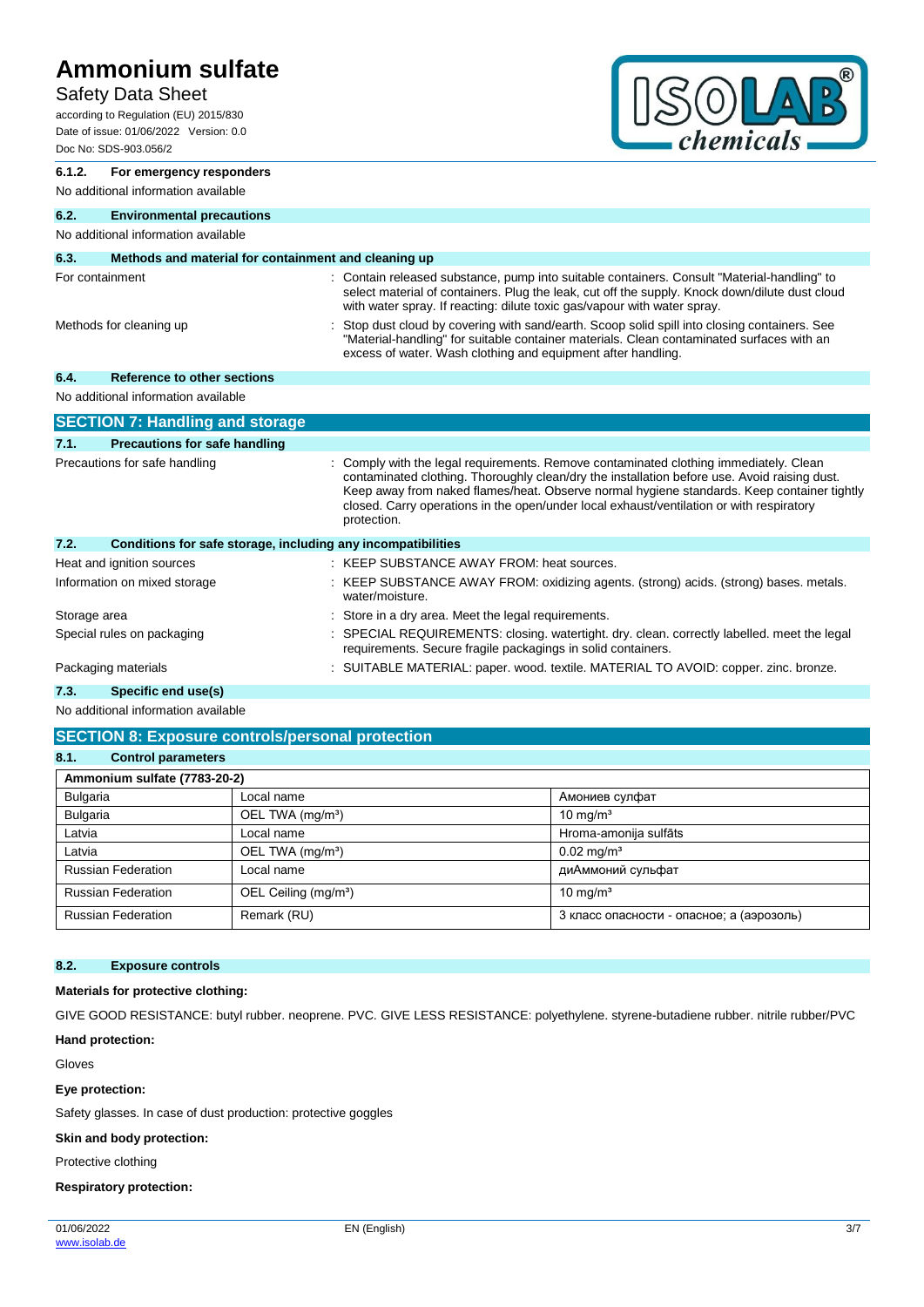Safety Data Sheet

according to Regulation (EU) 2015/830 Date of issue: 01/06/2022 Version: 0.0 Doc No: SDS-903.056/2

Dust production: dust mask with filter type P1



| <b>SECTION 9: Physical and chemical properties</b>            |                                             |
|---------------------------------------------------------------|---------------------------------------------|
| 9.1.<br>Information on basic physical and chemical properties |                                             |
| Physical state                                                | : Solid                                     |
| Appearance                                                    | : Crystalline solid. Powder.                |
| Molecular mass                                                | : 132.14 g/mol                              |
| Colour                                                        | : Colourless-white. Unpurified: grey-brown. |
| Odour                                                         | Odourless.                                  |
| Odour threshold                                               | : No data available                         |
| рH                                                            | $: 5(10\%)$                                 |
| pH solution                                                   | $: 10 \%$                                   |
| Relative evaporation rate (butylacetate=1)                    | : No data available                         |
| Melting point                                                 | 280 °C (decomposition)                      |
| Freezing point                                                | : No data available                         |
| Boiling point                                                 | : Not applicable                            |
| Flash point                                                   | : Not applicable                            |
| Auto-ignition temperature                                     | : Not applicable                            |
| Decomposition temperature                                     | $:$ > 280 °C                                |
| Flammability (solid, gas)                                     | : No data available                         |
| Vapour pressure                                               | : No data available                         |
| Relative vapour density at 20 °C                              | : No data available                         |
| Relative density                                              | : 1.8                                       |
| Density                                                       | : 1770 kg/m <sup>3</sup> (20 °C)            |
| Solubility                                                    | Soluble in water.<br>Water: 75.4 g/100ml    |
| Log Pow                                                       | $-5.1$                                      |
| Viscosity, kinematic                                          | : No data available                         |
| Viscosity, dynamic                                            | : No data available                         |
| Explosive properties                                          | : No data available                         |
| Oxidising properties                                          | : No data available                         |
| <b>Explosive limits</b>                                       | : No data available                         |
| 9.2.<br><b>Other information</b>                              |                                             |
| Minimum ignition energy                                       | : Not applicable                            |
| SADT                                                          | : Not applicable                            |
| VOC content                                                   | $: 0 \%$                                    |
| Other properties                                              | : Hygroscopic. Substance has acid reaction. |

# **SECTION 10: Stability and reactivity**

#### **10.1. Reactivity**

Decomposes on exposure to temperature rise: release of toxic and corrosive gases/vapours (ammonia, nitrous vapours, sulphur oxides). Reacts with (strong) oxidizers: (increased) risk of fire/explosion. Violent exothermic reaction with (some) bases: release of toxic and corrosive gases/vapours (ammonia, sulphur oxides).

| 10.2.        | <b>Chemical stability</b>                 |
|--------------|-------------------------------------------|
| Hygroscopic. |                                           |
| 10.3.        | <b>Possibility of hazardous reactions</b> |
|              | No additional information available       |
| 10.4.        | <b>Conditions to avoid</b>                |
|              | No additional information available       |
| 10.5.        | Incompatible materials                    |
|              | No additional information available       |
| 10.6.        | Hazardous decomposition products          |
|              | No additional information available       |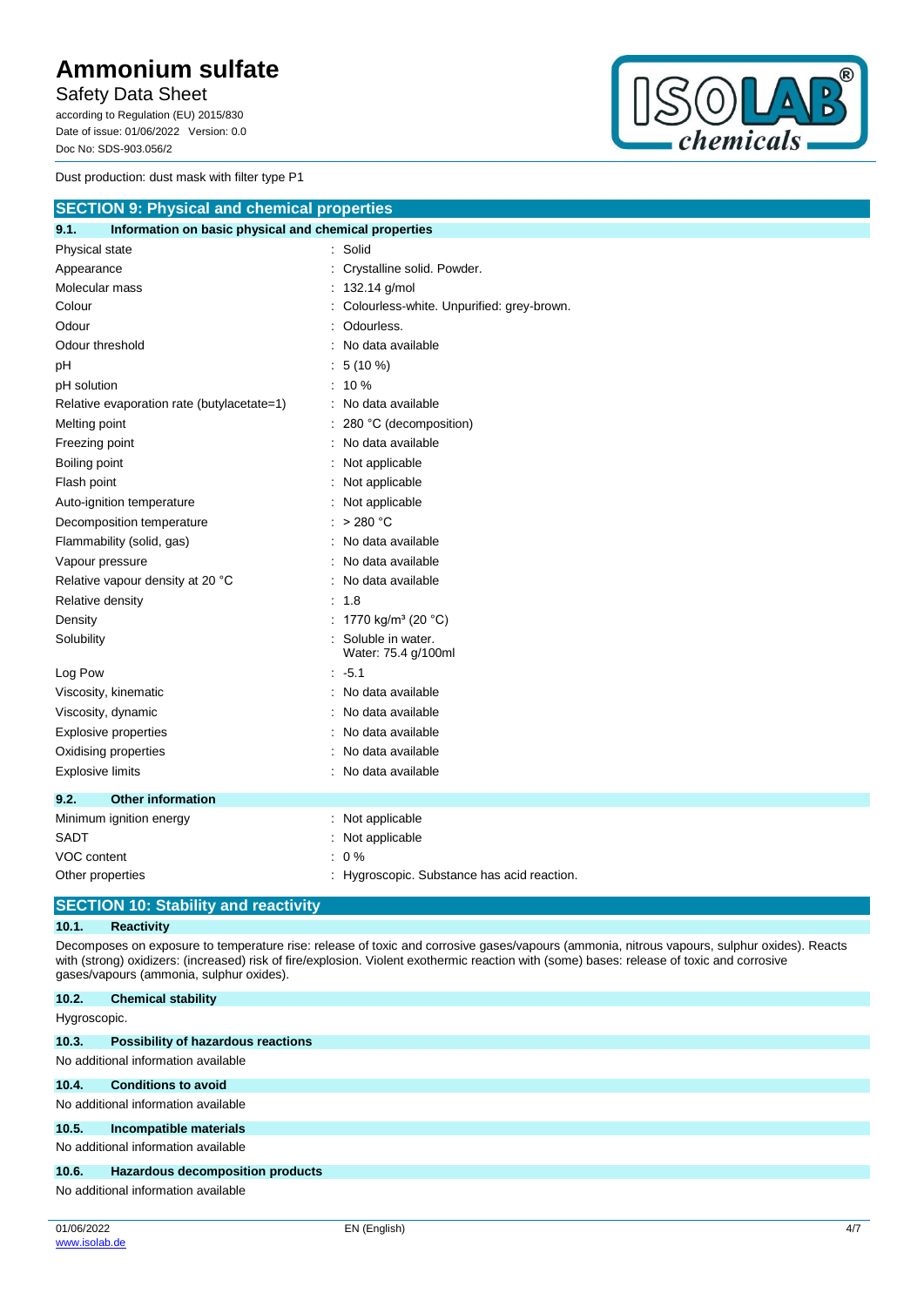Safety Data Sheet

according to Regulation (EU) 2015/830 Date of issue: 01/06/2022 Version: 0.0 Doc No: SDS-903.056/2



| <b>SECTION 11: Toxicological information</b>  |                  |  |
|-----------------------------------------------|------------------|--|
| Information on toxicological effects<br>11.1. |                  |  |
| Acute toxicity                                | : Not classified |  |
| Ammonium sulfate (7783-20-2)                  |                  |  |
| LD50 oral rat                                 | 2840 mg/kg (Rat) |  |
| Skin corrosion/irritation                     | : Not classified |  |
|                                               | pH: 5.5 (1.3 %)  |  |
| Serious eye damage/irritation                 | : Not classified |  |
|                                               | pH: 5.5 (1.3 %)  |  |
| Respiratory or skin sensitisation             | : Not classified |  |
| Germ cell mutagenicity                        | : Not classified |  |
| Carcinogenicity                               | : Not classified |  |
| Reproductive toxicity                         | : Not classified |  |
| STOT-single exposure                          | : Not classified |  |
| STOT-repeated exposure                        | : Not classified |  |
| Aspiration hazard                             | : Not classified |  |
|                                               |                  |  |

| <b>SECTION 12: Ecological information</b> |                                                                                                                                                                                                                                                                                                                                                                    |
|-------------------------------------------|--------------------------------------------------------------------------------------------------------------------------------------------------------------------------------------------------------------------------------------------------------------------------------------------------------------------------------------------------------------------|
| 12.1.<br><b>Toxicity</b>                  |                                                                                                                                                                                                                                                                                                                                                                    |
| Ecology - air                             | : Not classified as dangerous for the ozone layer (Regulation (EC) No 1005/2009).                                                                                                                                                                                                                                                                                  |
| Ecology - water                           | Mild water pollutant (surface water). Maximum concentration in drinking water: 0.50 mg/l<br>(ammonium) (Directive 98/83/EC); 250 mg/l (sulfate) (Directive 98/83/EC). Slightly harmful to<br>fishes (LC50(96h) 100-1000 mg/l). Slightly harmful to invertebrates (EC50: 100 - 1000 mg/l).<br>May cause eutrophication. Insufficient data available on ecotoxicity. |
| Ammonium sulfate (7783-20-2)              |                                                                                                                                                                                                                                                                                                                                                                    |

| LC50 fish 2    | ) - 480 mg/l (LC50; 96 h; Brachydanio rerio)<br>250 |
|----------------|-----------------------------------------------------|
| EC50 Daphnia 1 | (EC50, 96 h)<br>202 mg/l                            |

| 12.2.<br>Persistence and degradability    |                                               |  |
|-------------------------------------------|-----------------------------------------------|--|
| Ammonium sulfate (7783-20-2)              |                                               |  |
| Persistence and degradability             | Biodegradability in water: no data available. |  |
| <b>Bioaccumulative potential</b><br>12.3. |                                               |  |
| Ammonium sulfate (7783-20-2)              |                                               |  |
| Log Pow                                   | $-5.1$                                        |  |
| Bioaccumulative potential                 | Bioaccumulation: not applicable.              |  |
|                                           |                                               |  |

**12.4. Mobility in soil**

No additional information available

### **12.5. Results of PBT and vPvB assessment**

No additional information available

**12.6. Other adverse effects**

No additional information available

| <b>SECTION 13: Disposal considerations</b> |                                                                                                                           |  |  |  |  |
|--------------------------------------------|---------------------------------------------------------------------------------------------------------------------------|--|--|--|--|
| 13.1.<br>Waste treatment methods           |                                                                                                                           |  |  |  |  |
| Product/Packaging disposal recommendations | : Precipitate/make insoluble. Remove to an authorized dump. Do not discharge into surface<br>water.                       |  |  |  |  |
| Additional information                     | : LWCA (the Netherlands): KGA category 05. Can be considered as non hazardous waste<br>according to Directive 2008/98/EC. |  |  |  |  |
| European List of Waste (LoW) code          | : 06 03 14 - solid salts and solutions other than those mentioned in 06 03 11 and 06 03 13                                |  |  |  |  |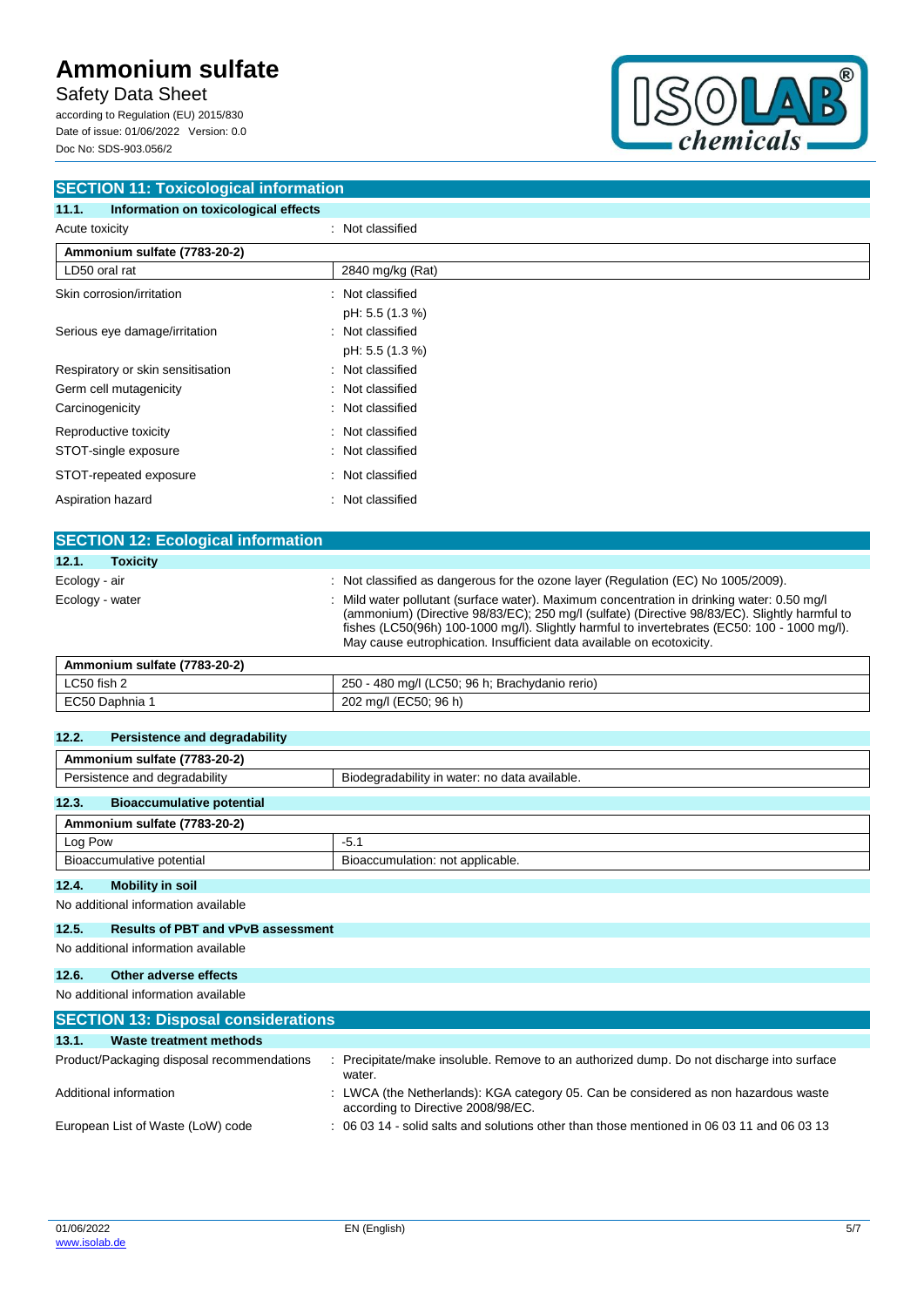# Safety Data Sheet

according to Regulation (EU) 2015/830 Date of issue: 01/06/2022 Version: 0.0 Doc No: SDS-903.056/2

#### **SECTION 14: Transport information**



### In accordance with ADR / RID / IMDG / IATA / ADN

| <b>ADR</b>                                 | <b>IMDG</b>    | <b>IATA</b>    | <b>ADN</b>     | <b>RID</b>     |  |
|--------------------------------------------|----------------|----------------|----------------|----------------|--|
| <b>UN number</b><br>14.1.                  |                |                |                |                |  |
| Not applicable                             | Not applicable | Not applicable | Not applicable | Not applicable |  |
| 14.2.<br>UN proper shipping name           |                |                |                |                |  |
| Not applicable                             | Not applicable | Not applicable | Not applicable | Not applicable |  |
| Not applicable                             | Not applicable | Not applicable | Not applicable | Not applicable |  |
|                                            |                |                |                |                |  |
| <b>Transport hazard class(es)</b><br>14.3. |                |                |                |                |  |
| Not applicable                             | Not applicable | Not applicable | Not applicable | Not applicable |  |
| Not applicable                             | Not applicable | Not applicable | Not applicable | Not applicable |  |
| Packing group<br>14.4.                     |                |                |                |                |  |
| Not applicable                             | Not applicable | Not applicable | Not applicable | Not applicable |  |
| <b>Environmental hazards</b><br>14.5.      |                |                |                |                |  |
| Not applicable                             | Not applicable | Not applicable | Not applicable | Not applicable |  |
| No supplementary information available     |                |                |                |                |  |

#### **14.6. Special precautions for user**

#### **- Overland transport**

Not applicable

#### **- Transport by sea**

Not applicable

#### **- Air transport**

Not applicable

#### **- Inland waterway transport**

Not applicable

#### **- Rail transport**

Not applicable

#### **14.7. Transport in bulk according to Annex II of Marpol and the IBC Code**

#### Not applicable

#### **SECTION 15: Regulatory information**

| <b>SECTION 15: Regulatory information</b>                                      |                                                                                                                                         |  |  |  |  |
|--------------------------------------------------------------------------------|-----------------------------------------------------------------------------------------------------------------------------------------|--|--|--|--|
| 15.1.                                                                          | Safety, health and environmental regulations/legislation specific for the substance or mixture                                          |  |  |  |  |
| <b>EU-Regulations</b><br>15.1.1.                                               |                                                                                                                                         |  |  |  |  |
| No REACH Annex XVII restrictions                                               |                                                                                                                                         |  |  |  |  |
| Ammonium sulfate is not on the REACH Candidate List                            |                                                                                                                                         |  |  |  |  |
| Ammonium sulfate is not on the REACH Annex XIV List                            |                                                                                                                                         |  |  |  |  |
| VOC content                                                                    | $: 0\%$                                                                                                                                 |  |  |  |  |
| <b>National regulations</b><br>15.1.2.                                         |                                                                                                                                         |  |  |  |  |
| Germany                                                                        |                                                                                                                                         |  |  |  |  |
| VwVwS Annex reference                                                          | : Water hazard class (WGK) 1, low hazard to waters (Classification according to VwVwS, Annex<br>1 or 2; ID No. 296)                     |  |  |  |  |
| <b>WGK</b> remark                                                              | Classification water polluting in compliance with Verwaltungsvorschrift wassergefährdender<br>Stoffe (VwVwS) of 27 July 2005 (Anhang 2) |  |  |  |  |
| 12th Ordinance Implementing the Federal<br>Immission Control Act - 12. BlmSchV | : Is not subject of the 12. BlmSchV (Hazardous Incident Ordinance)                                                                      |  |  |  |  |
| <b>Netherlands</b>                                                             |                                                                                                                                         |  |  |  |  |
| SZW-lijst van kankerverwekkende stoffen                                        | : The substance is not listed                                                                                                           |  |  |  |  |
| SZW-lijst van mutagene stoffen                                                 | : The substance is not listed                                                                                                           |  |  |  |  |